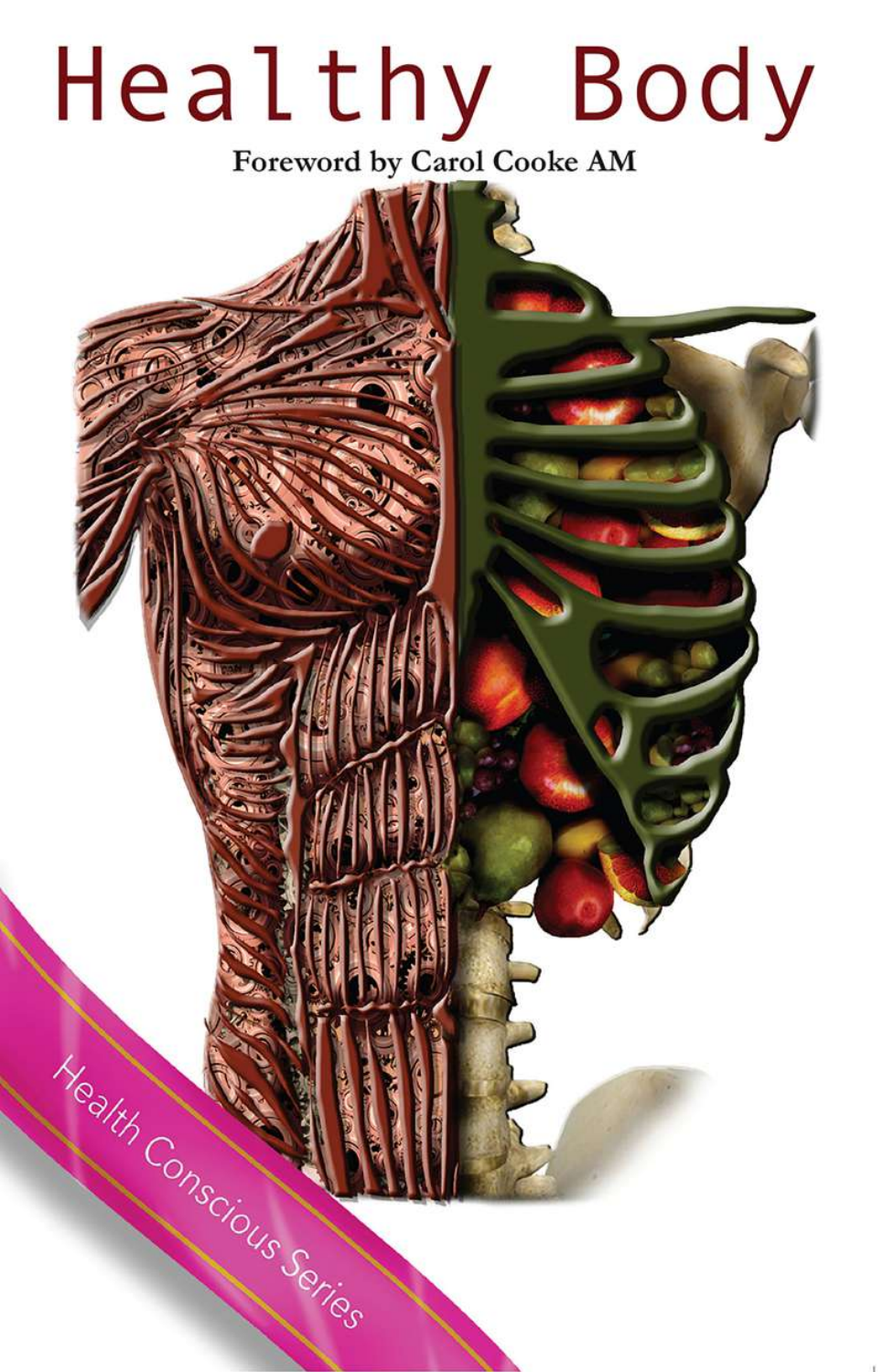## **Healthy Body**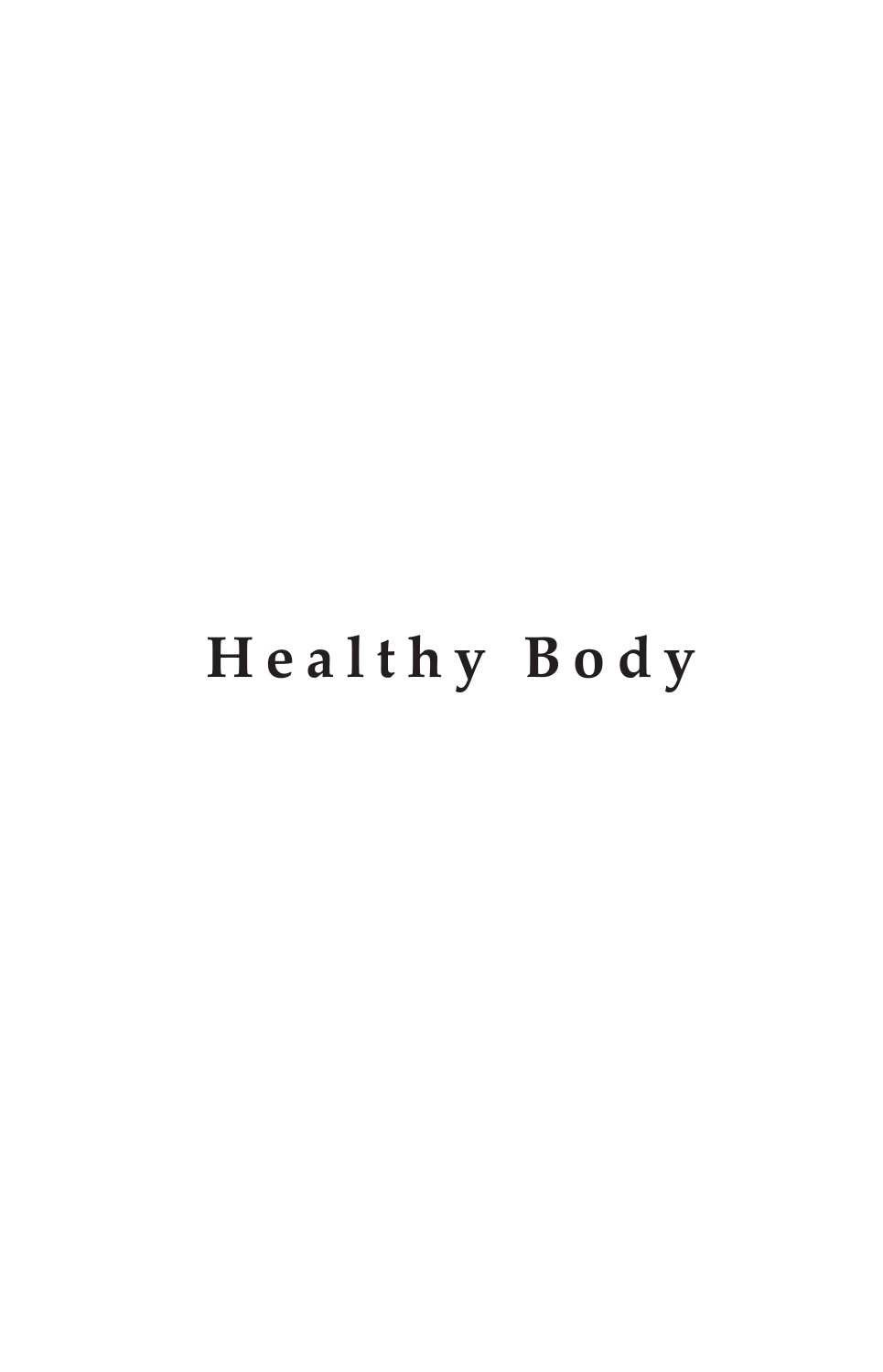First published by Busybird Publishing 2017 Copyright © 2017 Busybird Publishing

ISBN Print: 978-1-925585-57-5 Ebook: 978-1-925585-58-2

Busybird Publishing has asserted their right under the Copyright, Designs and Patents Act 1988 to be identified as the author of this work. The information in this book is based on the author's experiences and opinions. The publisher specifically disclaims responsibility for any adverse consequences, which may result from use of the information contained herein. Permission to use information has been sought by the author. Any breaches will be rectified in further editions of the book.

All rights reserved. No part of this publication may be reproduced, stored in or introduced into a retrieval system, or transmitted in any form, or by any means (electronic, mechanical, photocopying, recording or otherwise) without the prior written permission of the author. Any person who does any unauthorised act in relation to this publication may be liable to criminal prosecution and civil claims for damages. Enquiries should be made through the publisher.

**Cover image**: Kev Howlett, Busybird Publishing **Cover design:** Busybird Publishing **Layout and typesetting**: Busybird Publishing



Busybird Publishing 2/118 Para Road Montmorency, Victoria Australia 3094 www.busybird.com.au

For every book sold, \$1 will be donated to the Go for Gold Scholarship.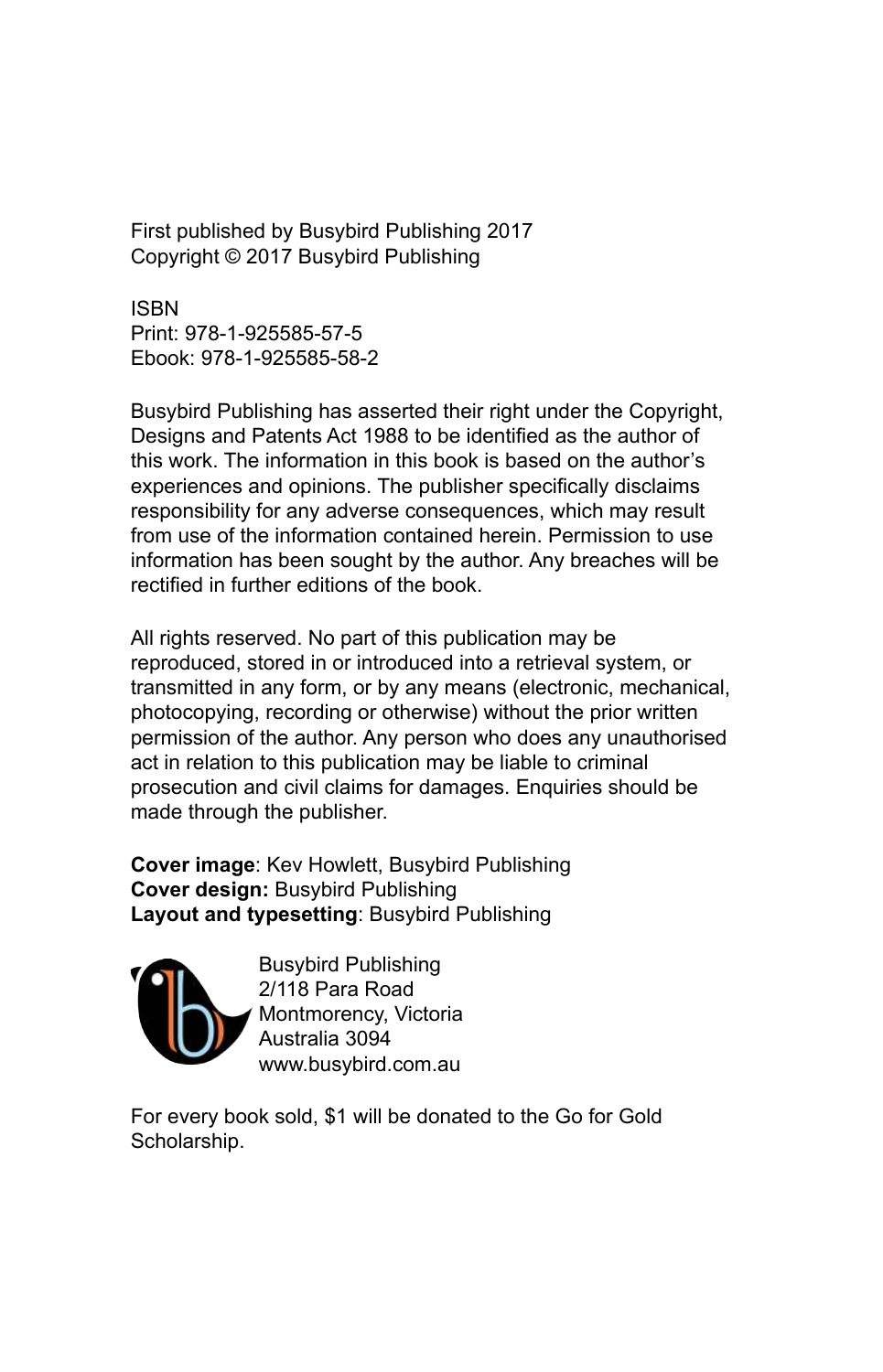*'I believe that the greatest gift you can give your family and the world is a healthy you.'* – Joyce Meyer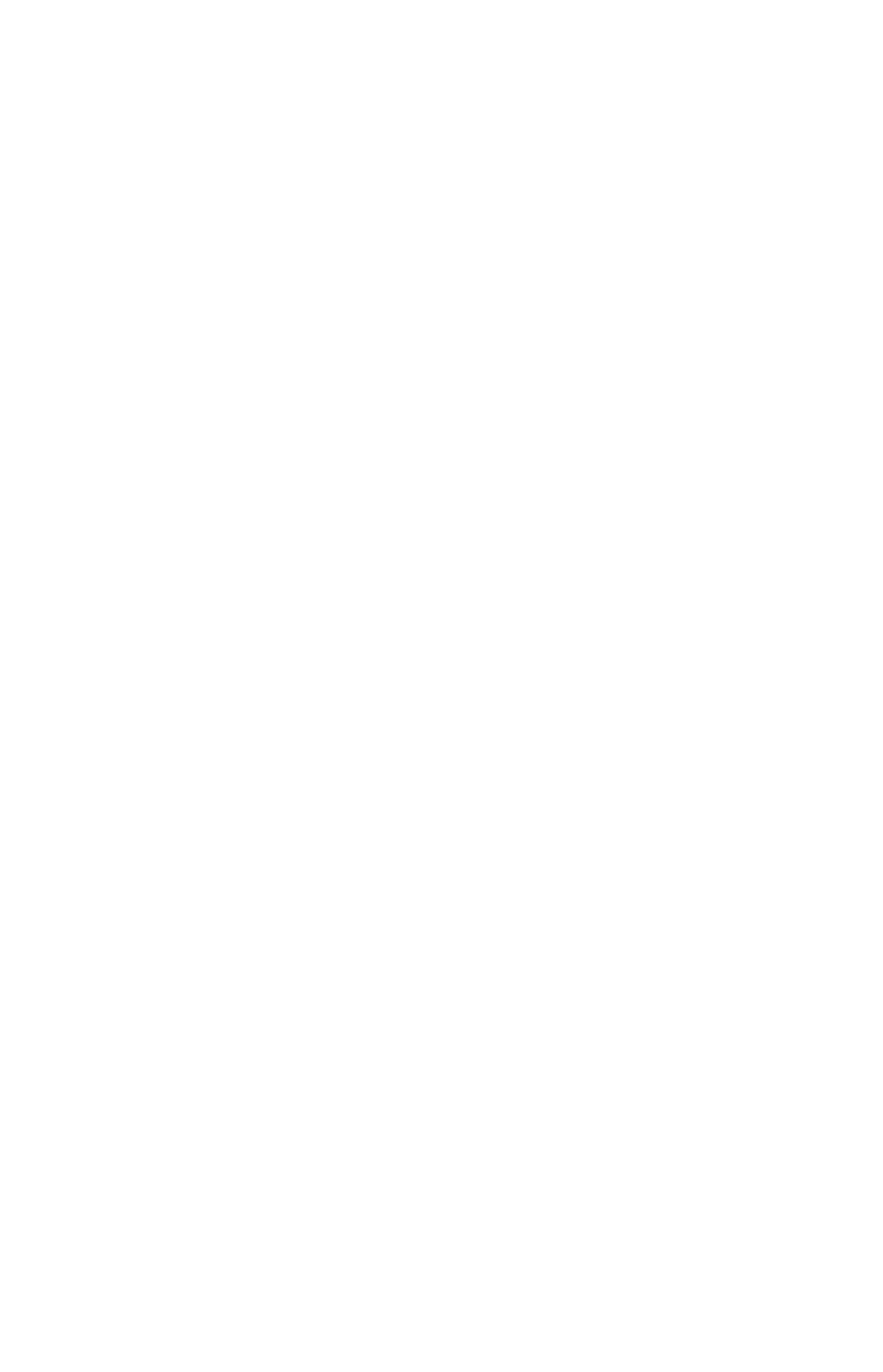## **Contents**

| Foreword<br>Carol Cooke AM                         | i   |
|----------------------------------------------------|-----|
| Drink Beer, Be Healthy<br>Deborah Harrison         | 1   |
| Movement is Magic<br>Nikki Ellis                   | 17  |
| What's love got to do with it?<br>Mary Jo Mc Veigh | 31  |
| The Alchemy of Optimal Health<br>Vanita Dahia      | 61  |
| Better Teeth, Better Health<br>Jonathan Chang      | 77  |
| Your Body Knows Best<br>Julie O'Connell Seamer     | 99  |
| Happy Health, Happy Hair<br>Megan Wright           | 111 |
| The Body as a Temple<br>Kylie Hennessy             | 127 |
| The Metaphysical World<br>Anthony Kilner           | 145 |
| Is Writing Bad for You?<br>Blaise van Hecke        | 169 |
| Biographies                                        | 181 |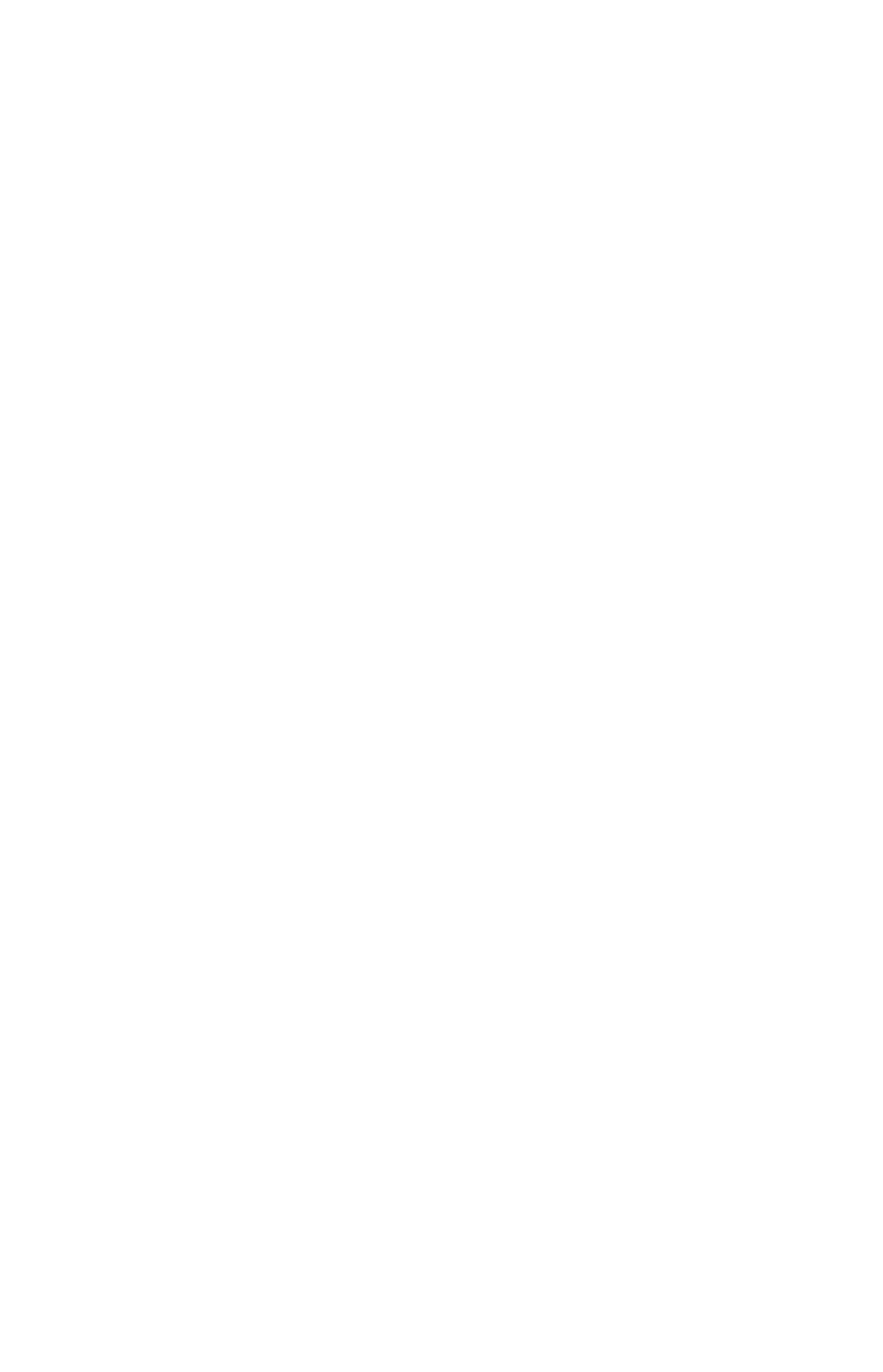### paralympian

## **Foreword**

Carol Cooke AM

*'My body is my temple.'*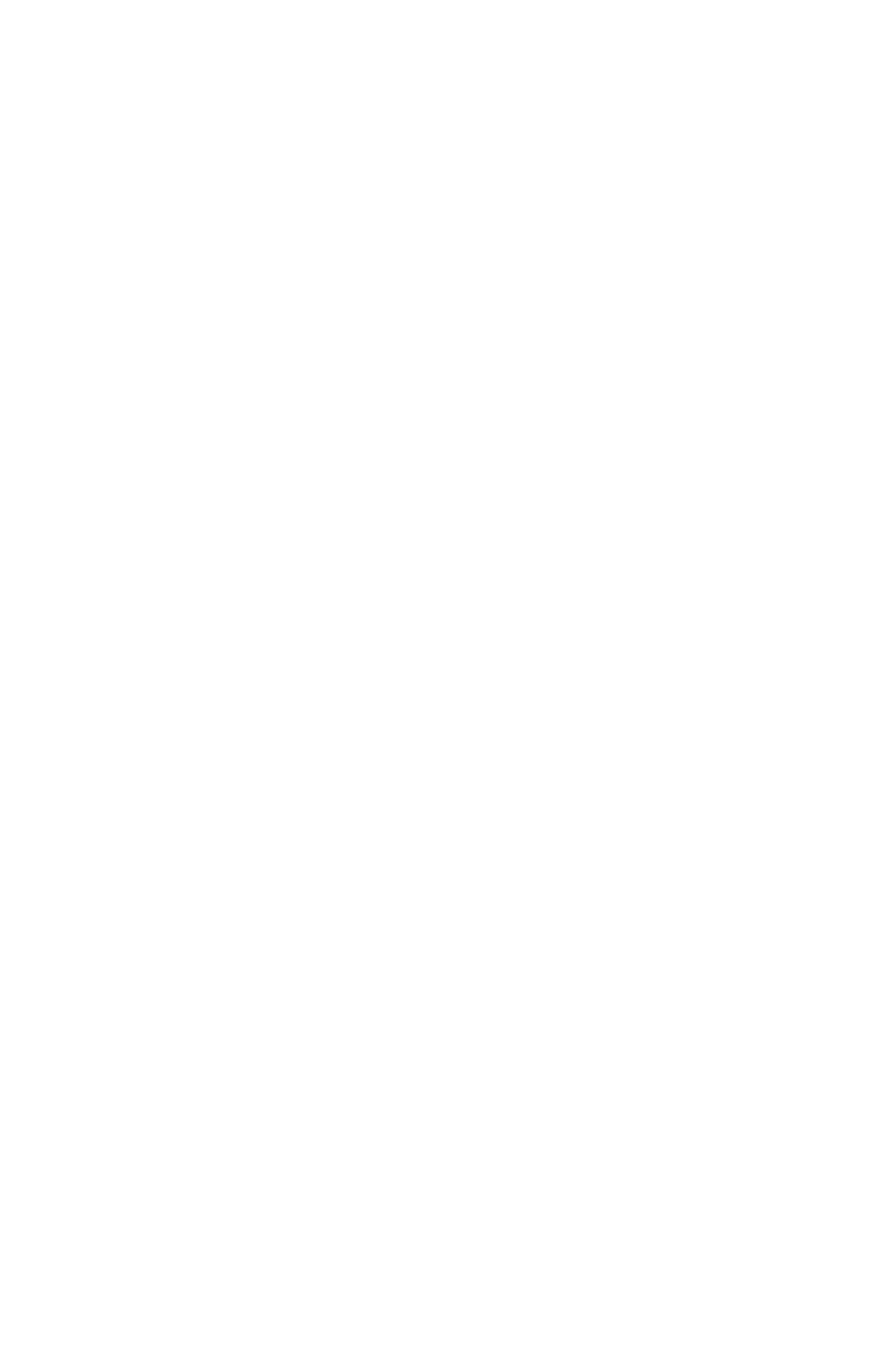U nfortunately, we are living in a world where people are abusing their temples on a daily basis.

As an elite athlete for most of my life I have tried to take care of my body. This doesn't mean that I have always done the right thing. I've gone through times where I really have let myself down. But after being diagnosed with Multiple Sclerosis in 1998 and wanting to defy the predictions of a very uncaring neurologist, I realised that I needed to really look after my body.

We never understand how much taking care of our bodies can mean until we lose the ability to use it.

In 2001 I was in a wheelchair full time and it was then that I decided to take charge and change the way I was living. It was important for me to look at what I put into my body and make sure that I was doing enough exercise to keep it working the best it could. I did have a bit of medical intervention but I also got back into the water to exercise where I could do things that I couldn't do on land. There was the real possibility that MS would steal my ability to do the things that I loved to do and I didn't want to give those things up. I have been able to defy the predictions of that doctor and go on to win 3 gold medals over 2 Paralympic games and become a five-time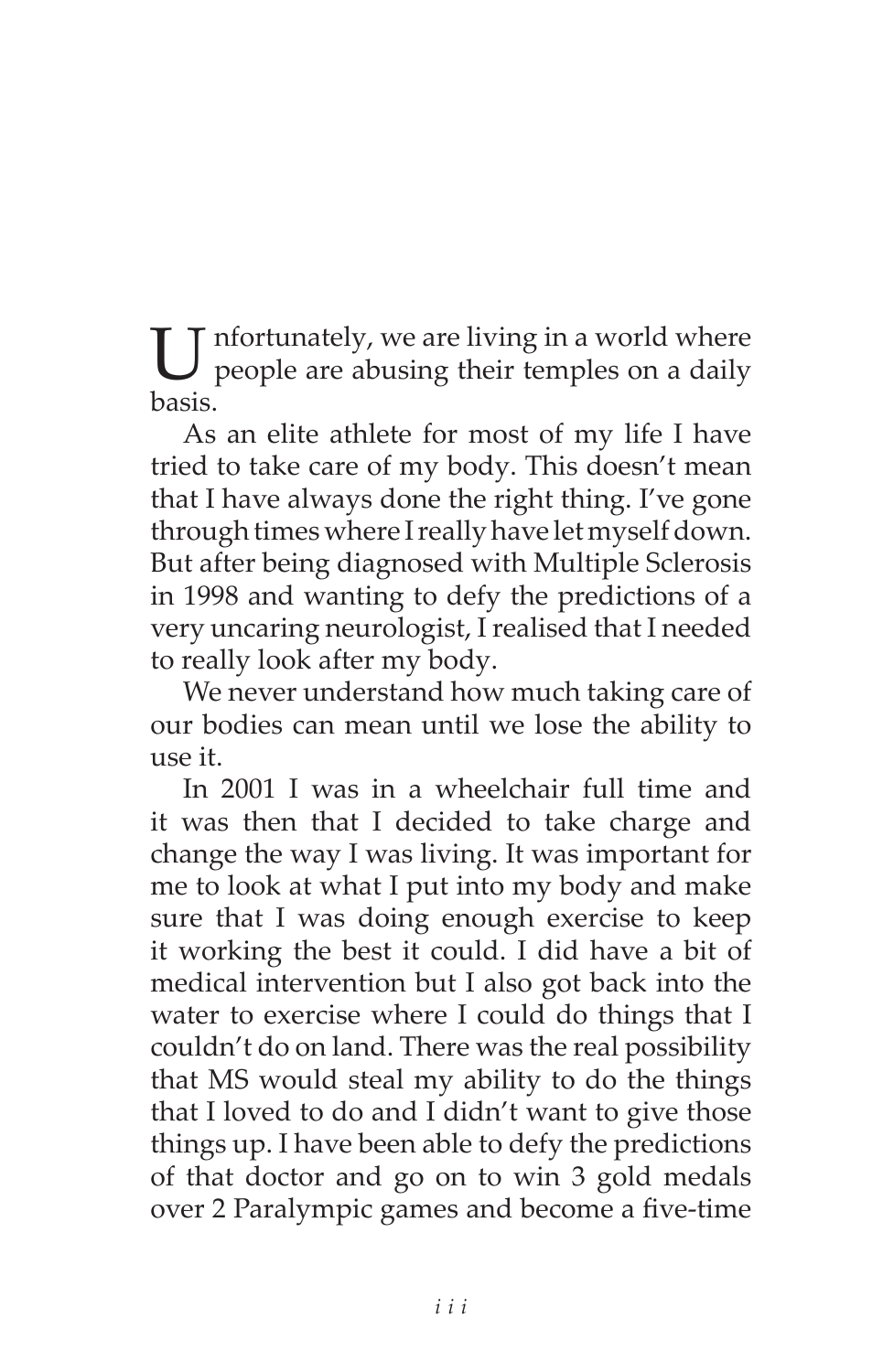world champion in the sport of cycling by taking care of my body and mind.

For without taking care of my body, the mind will not follow.

Our bodies are amazing vessels that, if treated right, will give life, love and happiness for years. Our bodies really do take a pounding throughout our years of living, sometimes not of our own doing. With pollution on the rise and the use of additives to our foods, at times we can be forgiven for not knowing what to do.

This book has some fabulous ideas and suggestions for helping you learn to treat your body as the temple it was meant to be. This isn't a new way of living – we have been thinking about our bodies and health for a long time.

Thales of Miletus – a pre-Socratic Greek philosopher in 546BC – said:

 *'What man is happy? He who has a healthy body, a resourceful mind, and a docile nature.'*

None of us have all the answers, but this book will help you take those first steps to a healthier, better you.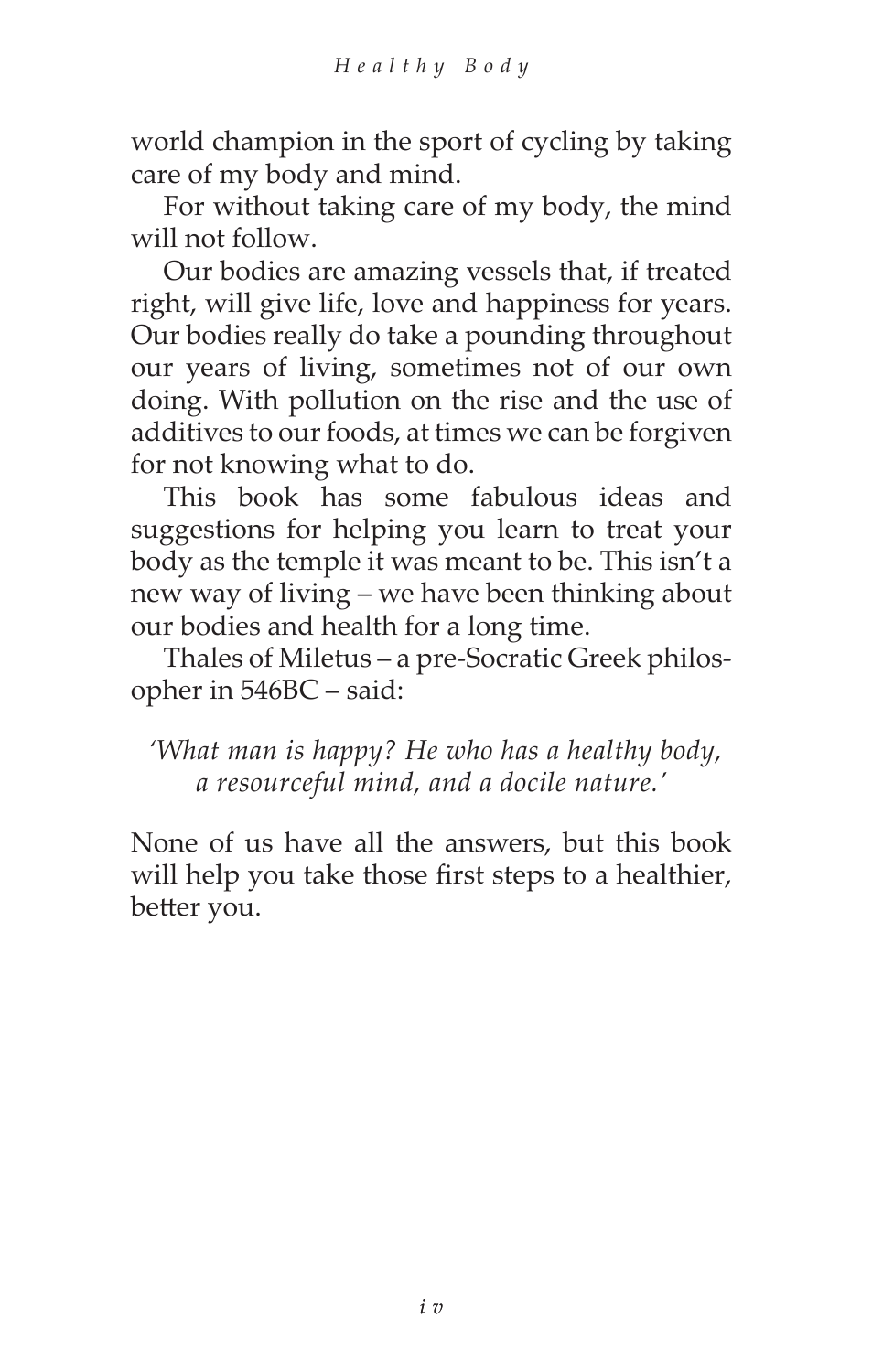Trichologist

## **Happy Health, Happy Hair**

Megan Wright

the control of the control of the control of the control of the control of

*'It is said that the eyes are the mirror to ones soul, I believe that the hair is the mirror to ones health.'* **– Megan Wright IAT**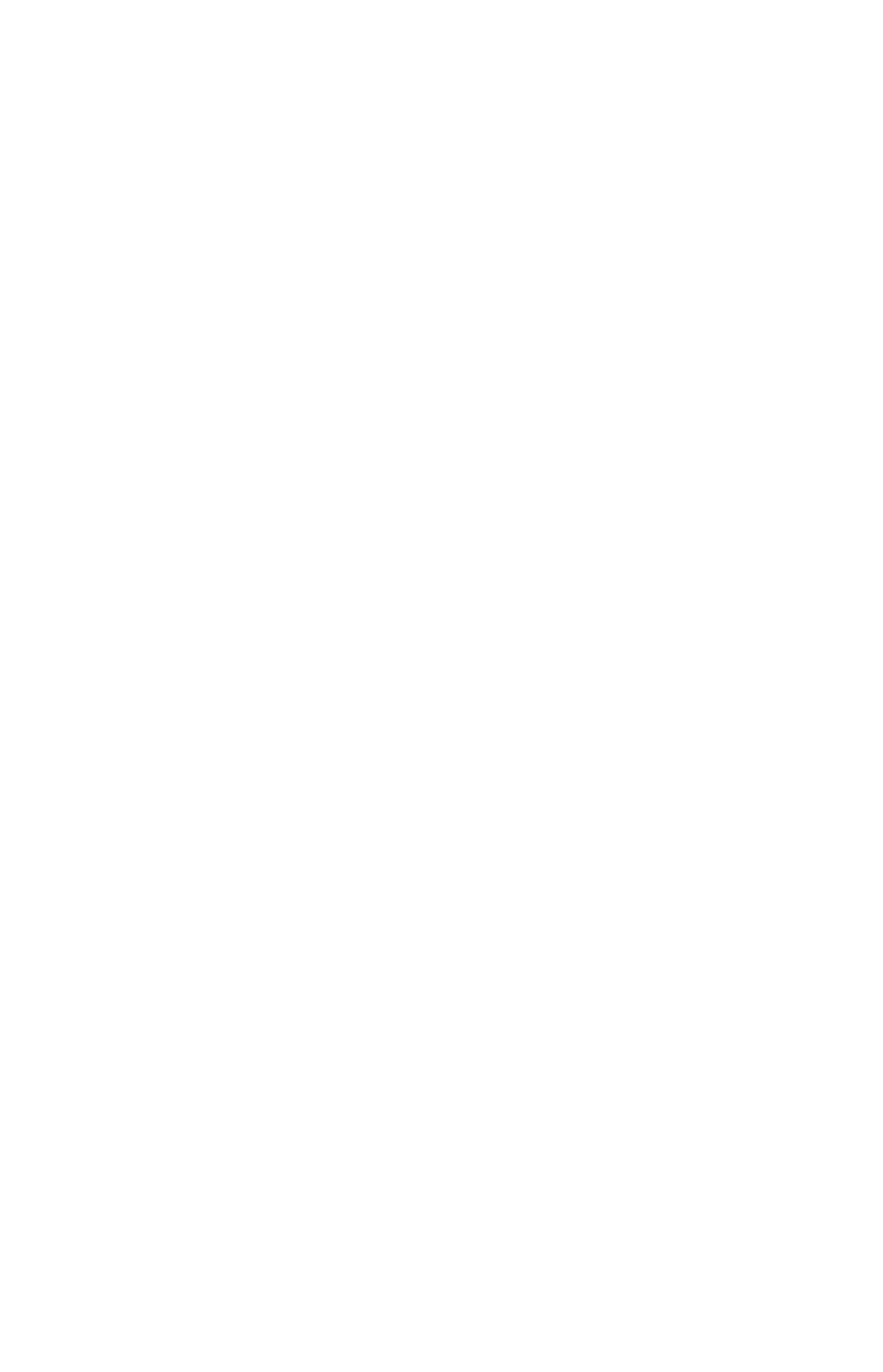M y name is Megan Wright and I am a hair and scalp specialist, otherwise known as a trichologist. I have been practising for seven years with a previous history of hairdressing, as well as being involved within the hair and beauty industry – as an educator in both the private and public system – for the past 30 years. You might think that hair health has very little to do with body health, but from my experience it is a good indicator that there is more going on inside the body.

#### **Trichology ... What is It?**

Trichology is the scientific study of the hair and scalp. Trichology is a very specialised occupation and we are very privileged to assist patients with a vast number of differing hair and scalp concerns. Some of these concerns include, but are not limited to: various alopecias (hair loss) including genetic, hormonal, stress related, diffuse, unexplained sudden hair loss and patchy hair loss, to name a few. We also work with patients who have psoriasis; atopic dermatitis; ringworm and other fungal diseases and abnormalities of the scalp.

As a trichologist, I assess the patient's complaint with thorough consultation, incorporating the use of a magnifying apparatus called a Hair and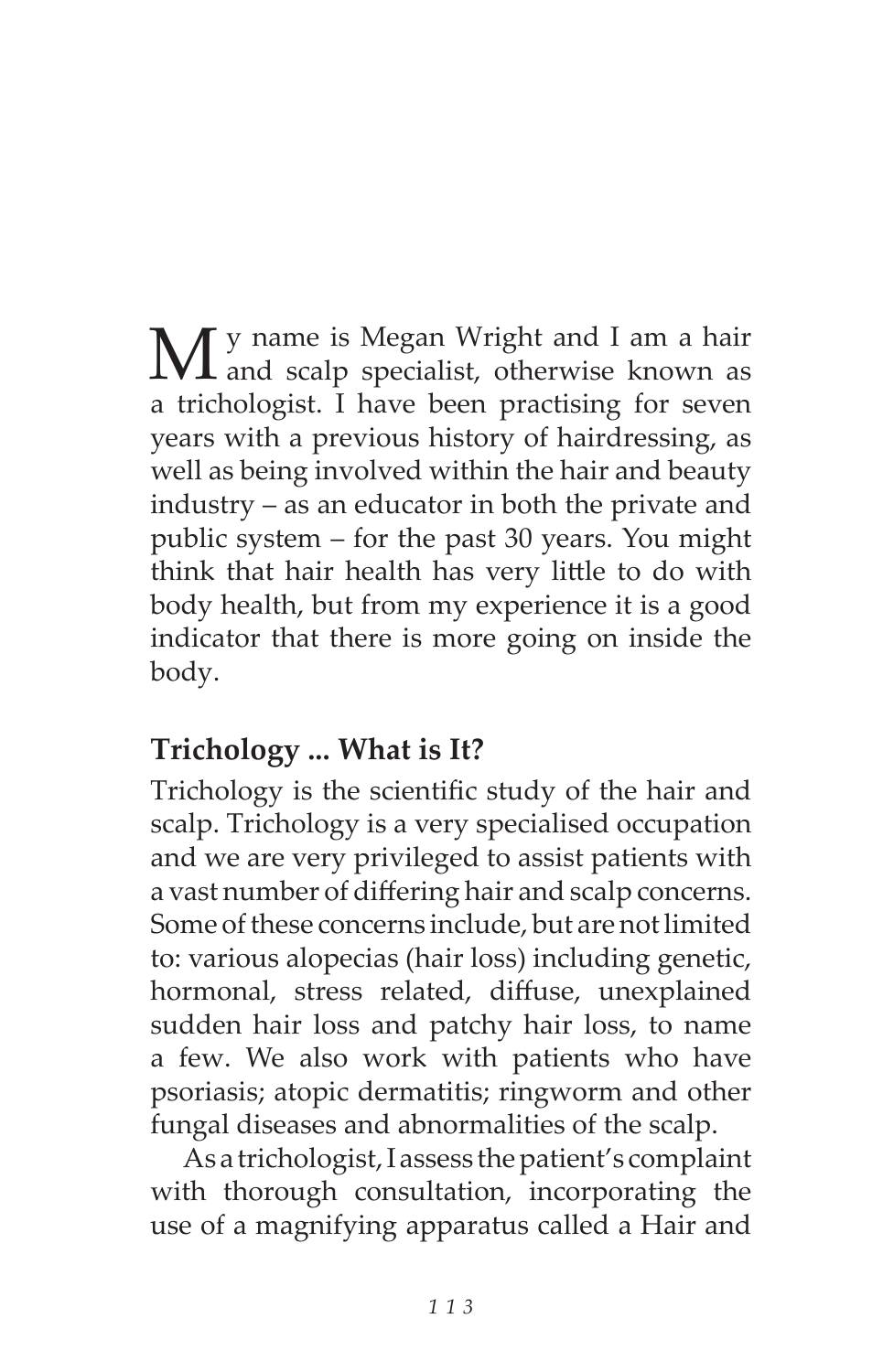Scalp Polariser. This allows the user and patient to view the hair and scalp as a magnified image (60x, 100x, 150x).

Once an assessment has been made, we then create a treatment plan and/or course of action for the patient. I work with my patients holistically because I believe every facet of your life has a direct and indirect imprint on the health of your hair.

We recommend vitamin/mineral supplements; tinctures and topical creams, amino acids, and whenever appropriate, I work with my patients to implement the appropriate lifestyle changes required to maintain their hair and scalp health.

Throughout this chapter we will discuss the autoimmune deficiency and how lifestyle can have a direct effect on the health of your hair and scalp. We will discuss two particular hair and scalp disorders, their symptoms, how we can manage and treat them, and also prevention.

#### **Autoimmune Diseases of the Hair and Scalp**

I chose to share these two diseases with you because they both have similarities. We will discuss their symptoms, aetiologies and triggers, along with some treatments.

#### **Psoriasis and Alopecia Areata**

Psoriasis and alopecia areata are the two most common disorders that present in my clinic.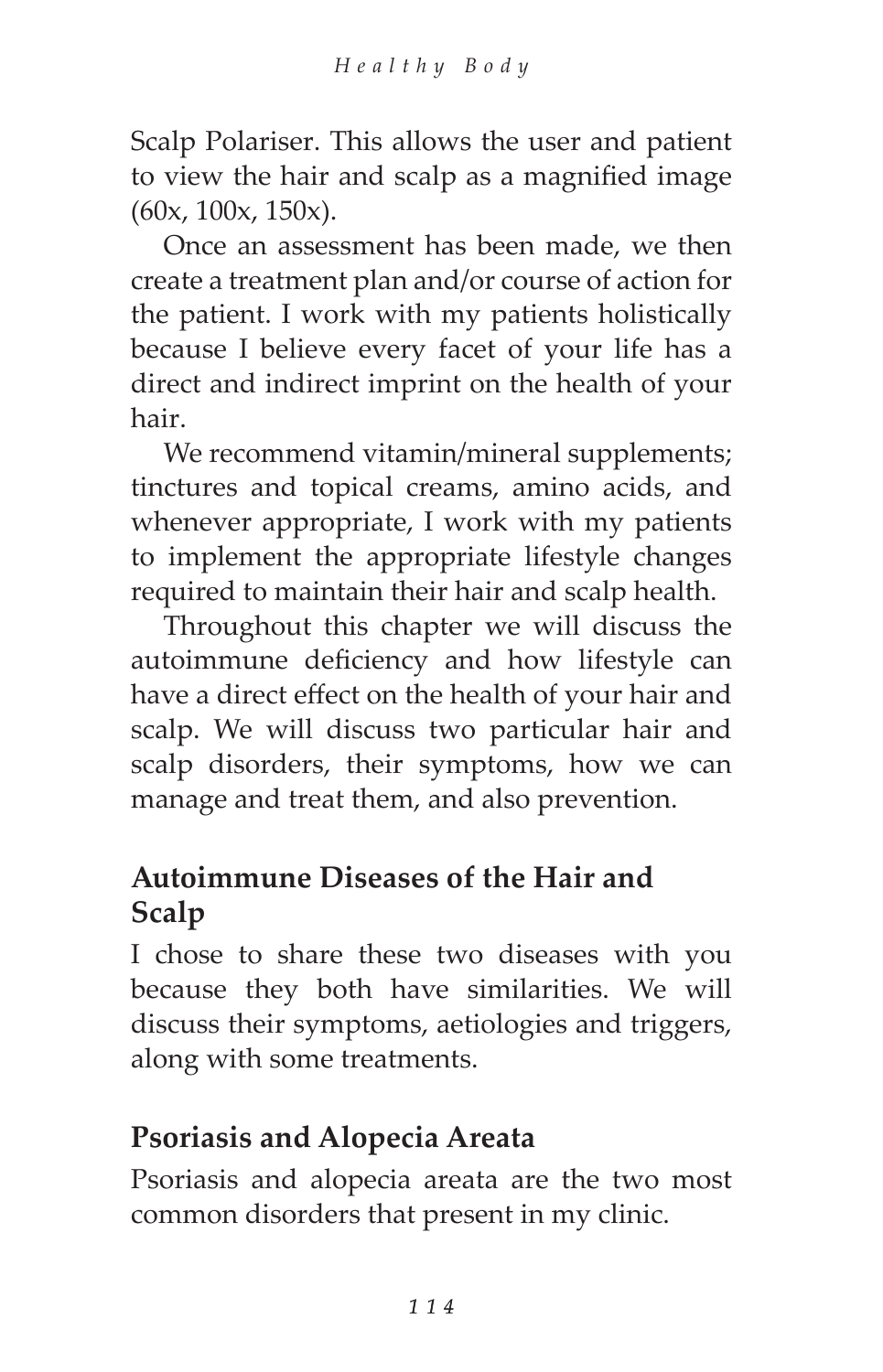Both alopecia areata and psoriasis are autoimmune diseases, which are 'triggered' (for want of a better word) by some form of trauma, physical or emotional. The trigger may be different from person to person. Those who are not able to manage their stress levels etc. may be more likely to develop these symptoms.

Why are some people affected with psoriasis and alopecia areata and not others? What is the chance of you getting one of these disorders? If psoriasis and or alopecia areata are a hereditary disorder, then why can generations go without it becoming evident?

Facts:

- Both of these diseases can also be found on any area of a patient's body.
- Both alopecia areata and psoriasis are triggered by a trauma of some kind. A trauma could be: an immunisation, physical or emotional trauma, sudden weight loss, or any number of stressors.
- Both alopecia areata and Psoriasis are genetic disorders. This means that you and I may have the same amount of stress/trauma in our lives, but if I don't have the genetic predisposition for alopecia areata or psoriasis, it will not present that way.
- Neither psoriasis nor alopecia areata are contagious disorders.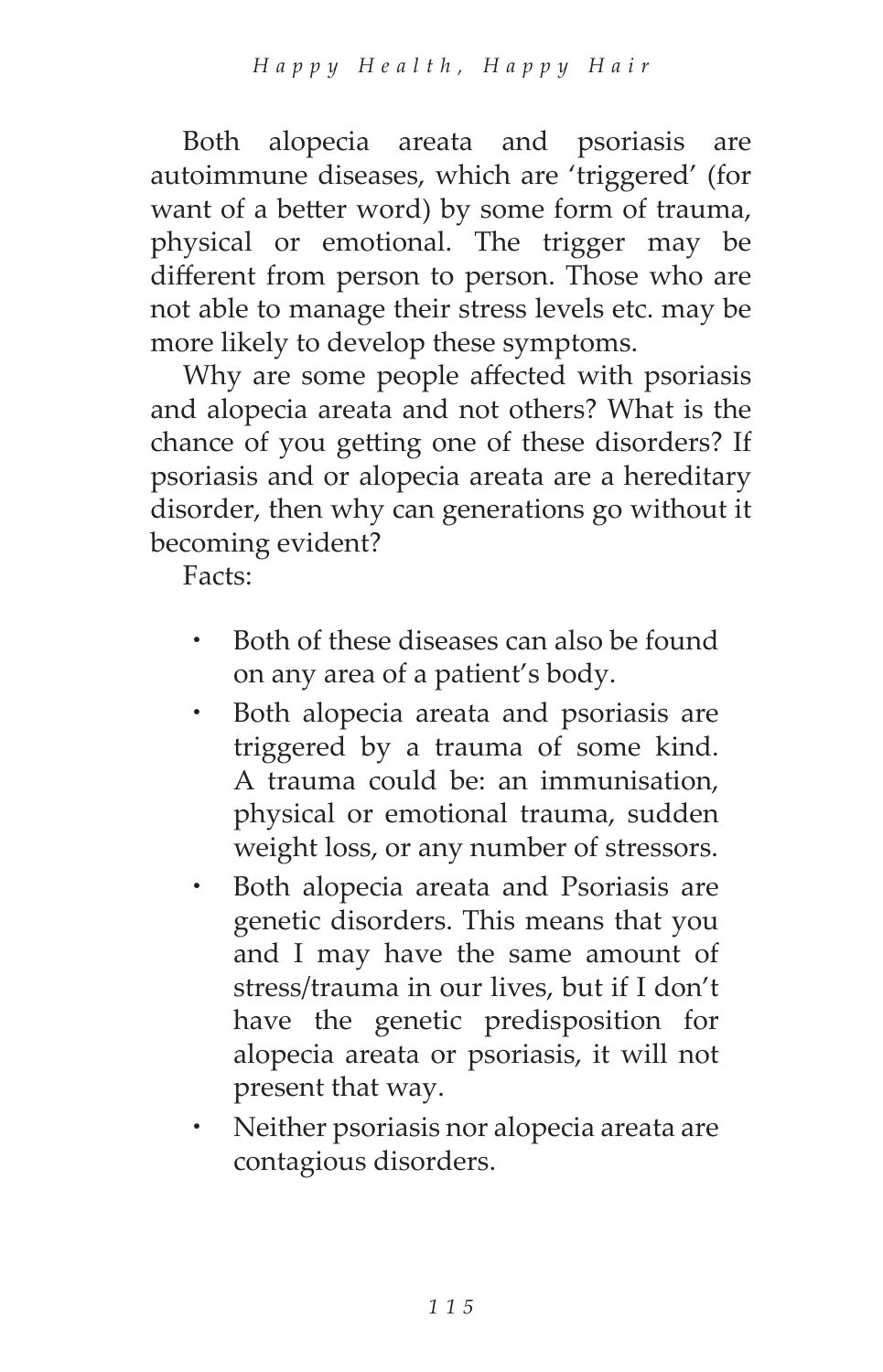#### **Psoriasis**

Psoriasis is a hereditary or genetic disorder. However, this does not mean that everyone will present with it. How a person manages their stress levels can have a great bearing on whether or not psoriasis becomes a part of their lives. It is not limited to the head. Psoriasis may present on any part of the body. The most common sites apart from the scalp are elbows, knees, arms and legs as well as fingernails.

Psoriasis appears to be flaky patches, which look silvery with an irritated redness underneath. Sometimes the area will be itchy and upon itching, the area may bleed easily.

Everybody manages their stressors differently. Unfortunately for some, the pre-disposition of psoriasis may be 'triggered'. A stress is anything unusual experienced by the body and can be experienced in times of fear, anxiety, excitement, physical and/or emotional trauma, even the death of a family member.

One of the body's ways of ridding the skin of the irritant is to provoke excessive scaling. This means that the skin cells in a particular area of the body replace themselves more rapidly. The cells are moving up to the epidermal layer much faster than usual. This is how the irritation and flakiness evolves with psoriasis. Normally, the skin replaces itself every 28 days or so, however, with psoriasis, the affected area is replacing itself much faster.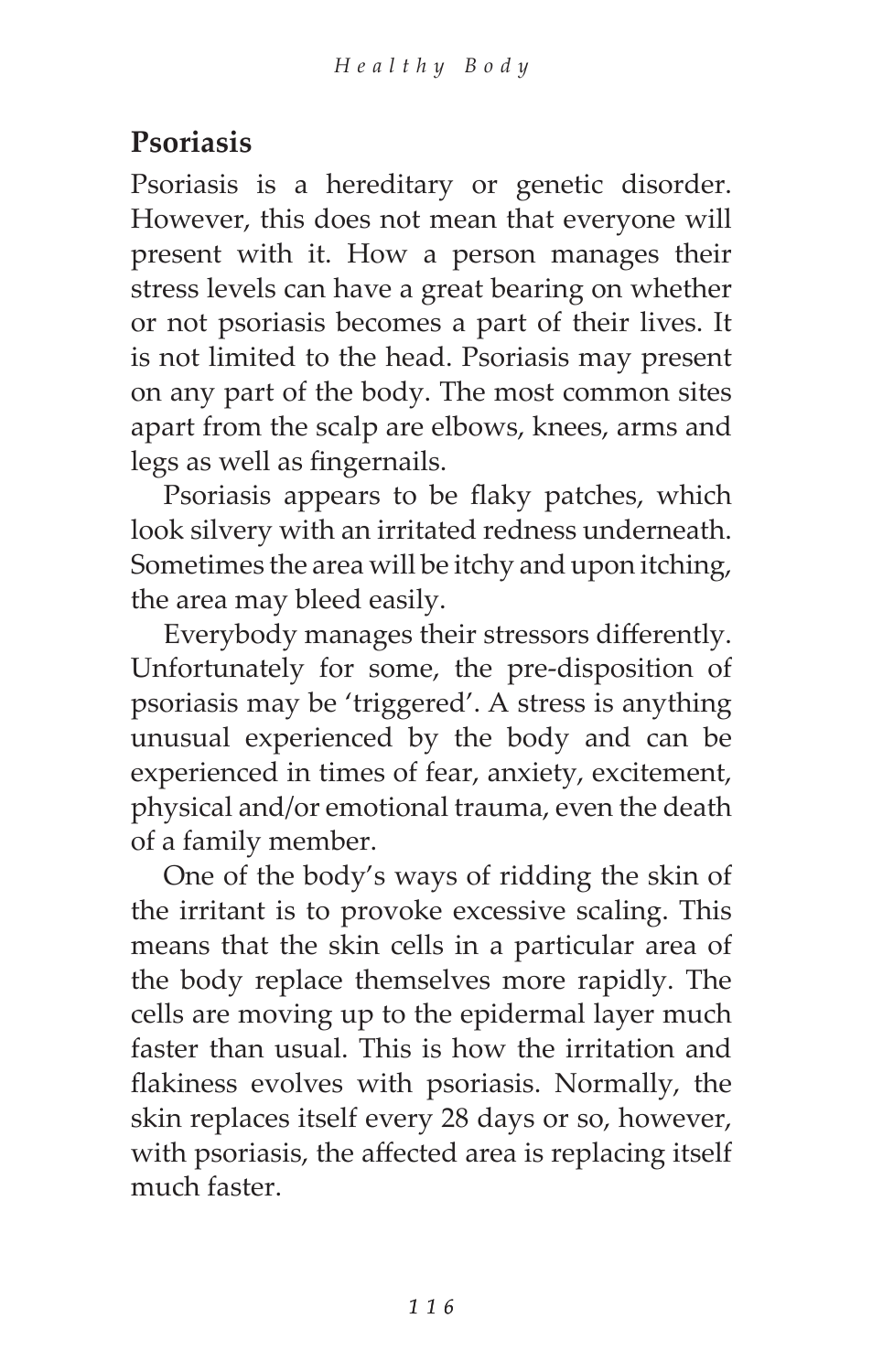#### **One Story:**

I have a patient who visits me every six months to maintain her psoriasis management program. She began coming to me about one year after her husband had passed away and was complaining of an itchy, flaky scalp. Like most people, she had been to the doctor and tried all of the anti-dandruff products available on the chemist shelves, but nothing had worked.

After a thorough consultation and visual examination, we determined that her condition was in fact psoriasis and I then proceeded to develop a treatment plan, which was relevant and sustainable to her needs. She changed her home hair care products to vegan friendly, we incorporated amino acids and a vitamin-mineral supplement to her daily dietary input and she began a meditation program for that calming influence.

When she returned for her six-month checkin, there was a significant improvement in her overall scalp health. She still had a couple of little patches, which bothered her, but she was able to wear black clothing without looking like a 'ski slope'.

#### **Treatments**

Once your body has presented with psoriasis, there is no cure, however with a careful treatment plan and an ongoing maintenance program, relief may be found.

Some of the programs I recommend to my patients include the use of vegan friendly hair,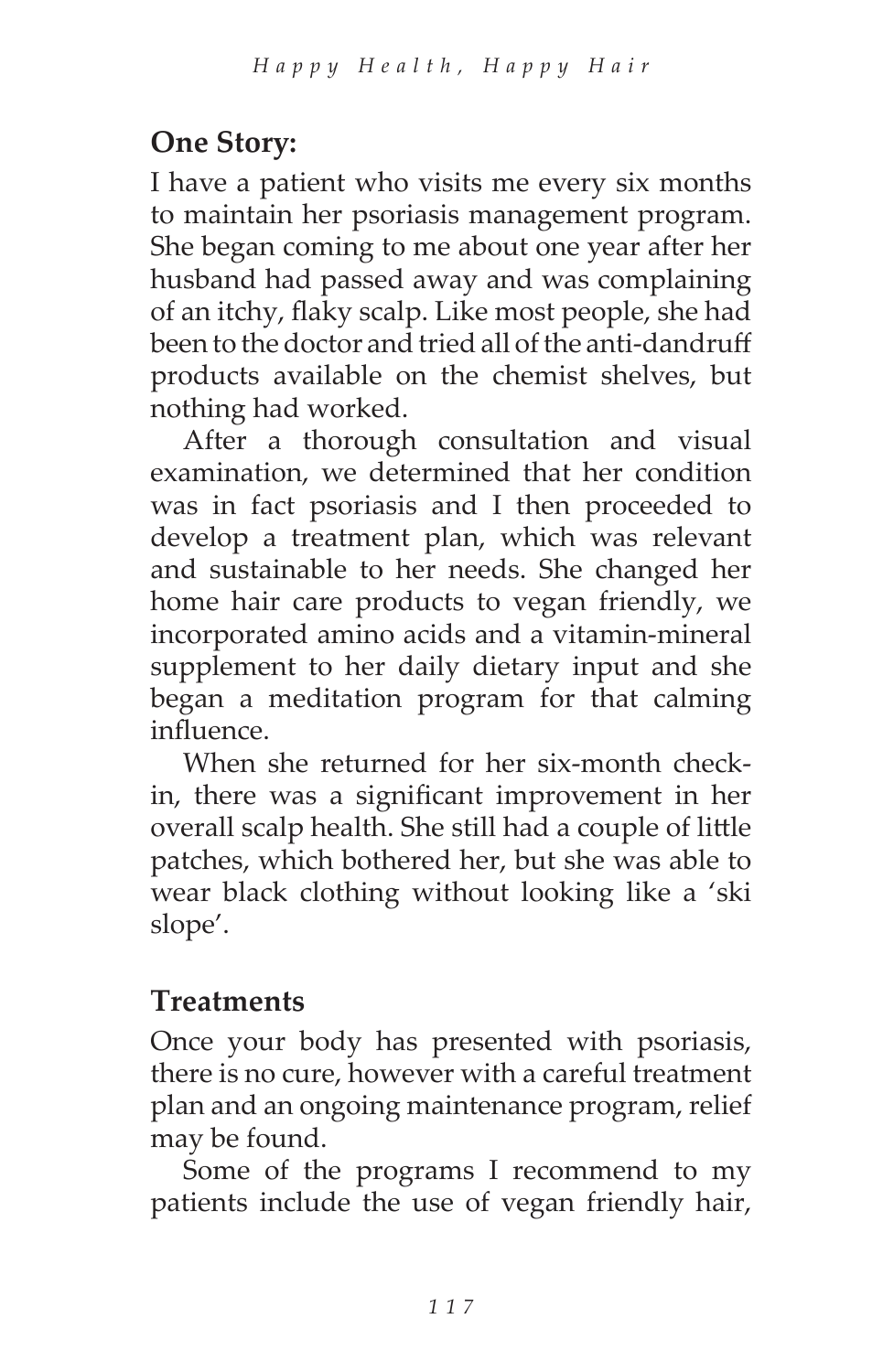scalp and cleansing products. This prevents animal by-products sitting on the skin and creating more 'food' for our healthy bacteria, and this limits the irritation.

Our scalp has millions of healthy bacteria living on its surface. When we have a condition such as psoriasis, our skin cells are reproducing at such a rate in some areas that we are unable to keep the excess skin cells from building up. Add into this mix, the thousands of hair strands, and it is very difficult to maintain a highly cleansed scalp. This is why there is irritation, redness and flakiness.

A vegan friendly conditioner has no animal fat (or animal by-products), therefore, we are not creating another food source for these healthy bacteria. This practice has made a notable difference in the treatment of my patients' symptoms.

Tar based creams and a thorough review of your dietary intake is also something to consider when treating psoriasis. I also take into consideration how you manage your stress levels. Do you have a regular 'time-out' session or even 10 minutes each day to find some peace and quiet, read a good book or sit and be still?

Corticosteroids and ultra-violet therapy are also recommended by medical practitioners and dermatologists.

Psoriasis is a condition that generally flares up every now and again and does not go away indefinitely once triggered. The way a person manages their stress levels, combined with the inclusion of a healthy diet with minimal processed foods, is most beneficial.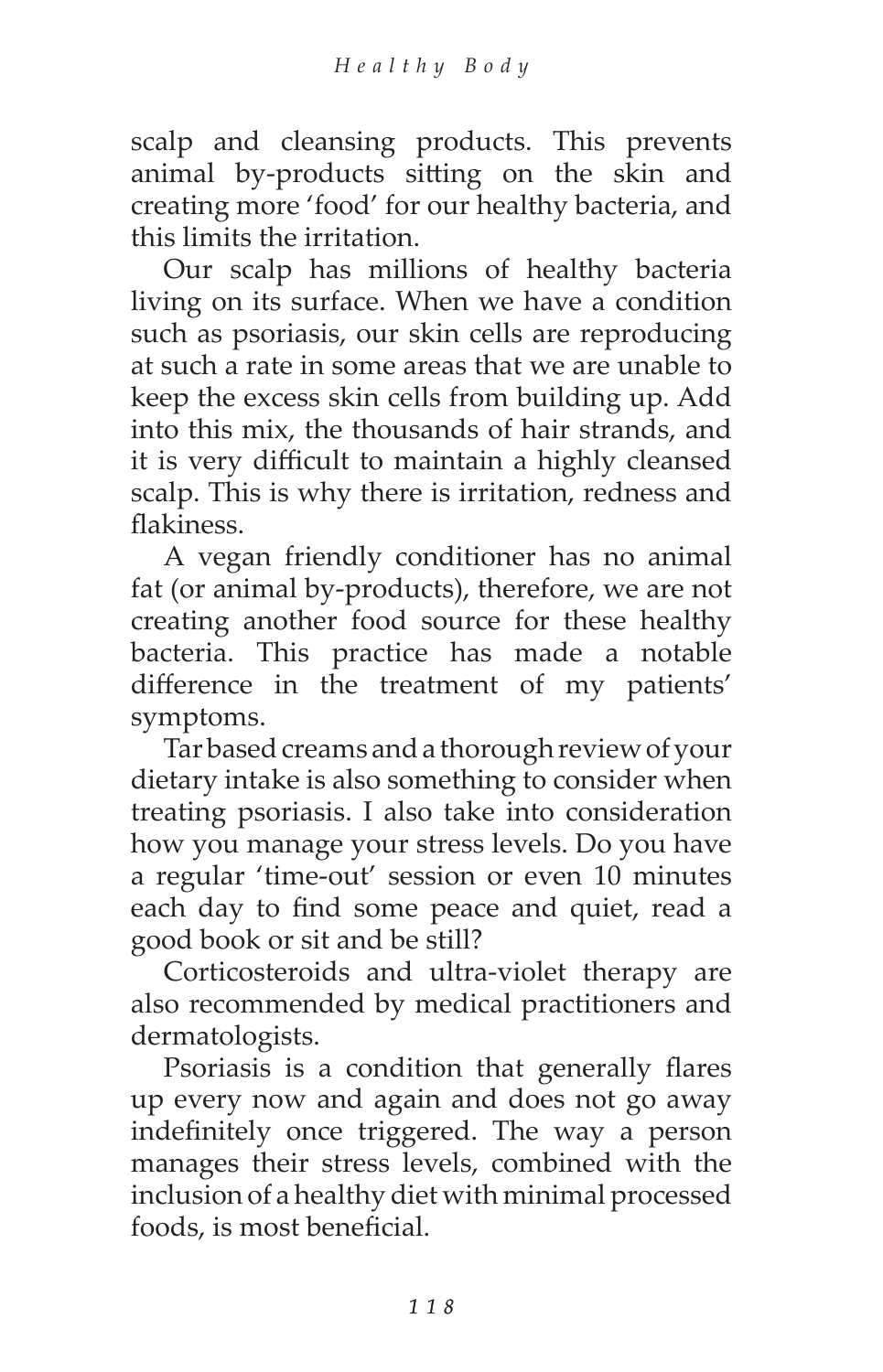Quite often I get an influx of new Pphis can be due to the climate changes, wearing hats, and sudden variables in temperatures etc.

If applicable and possible, swimming in salt water is a great relief for people with these symptoms.

Please note that the information presented here is a guide only. Please seek medical advice if you are suffering from any of these symptoms.

#### **Alopecia Areata**

The term Alopecia means 'hair loss'. Areata refers to the type, specific name or affected area of hair loss the patient presents. Like psoriasis, alopecia Areata is a genetic disorder. Again, this disorder does not necessarily present in every member of the family; it may even miss generations altogether.

As mentioned before, both of these disorders are 'triggered' by some sort of trauma or stress. Some triggers may include immunisations, emotional or physical trauma, viral or bacterial infection.

Alopecia areata presents as small round shiny hairless patches on the scalp. They may appear as small as a five cent piece and very often become larger if the trigger remains undetermined.

Alopecia areata is generally a self-correcting disorder, which means that once the 'trauma' or 'trigger' has been dealt with, the hair more often than not returns. Usually the first growth of hair is very fine white hair, but generally, the hair will thicken up and return to its original colour.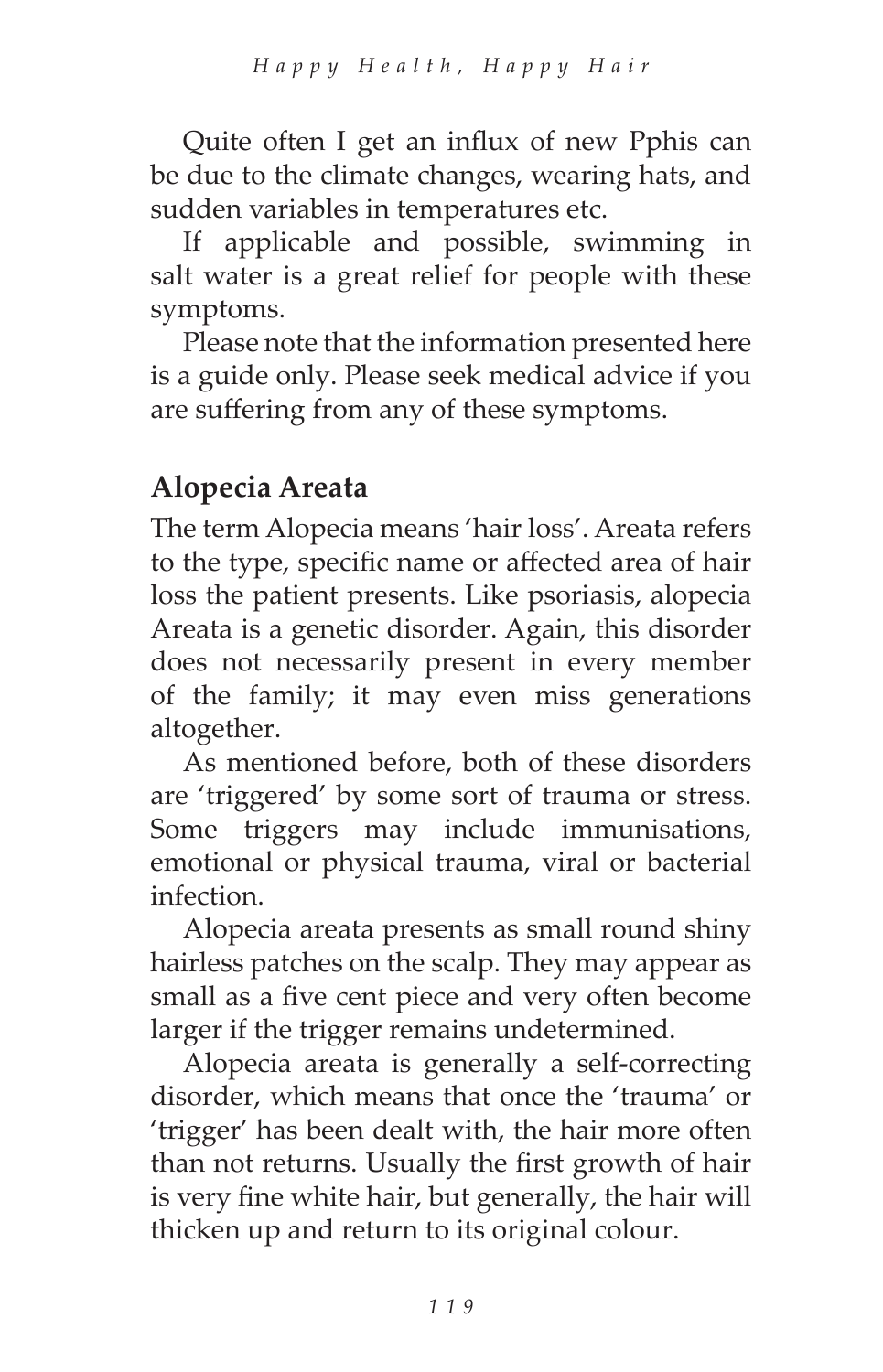I always notify my patients that the problem may get worse before it gets better depending on how long ago the first patch was discovered.

#### **A Story I'd Like to Share**

One patient came to me with a couple of small patches of hair loss. I assessed her hair and scalp and decided her problem was, in fact, alopecia areata.

She was walking around the corner down the street when she 'bumped' into a man who had a pet snake wrapped around his neck! Bizarre, but true.

She told me that her entire body went cold and her heart felt as though it had stopped for a moment. A few months later she noticed the bald patches on her scalp and came to see me for advice. She said she had also seen a professor of dermatology and he had told her to get a wig and offered no other advice.

I assessed her scalp microscopically and found viable hair follicles, which indicated to me that there was still hope. If there is a follicle (hole for the hair to grow out) there was still a chance. We began her treatment regimen, which included amino acids, mineral supplements and a cleaner diet and the incorporation of some form of meditation or quiet relaxation (for healing time). I made sure she understood that her hair loss might get worse before it got better.

Upon her next visit, three months later, she wore a beanie. Oh dear, I thought ... yep, all of her hair had fallen out. So we reassessed the health of her scalp again and yes, I could still see healthy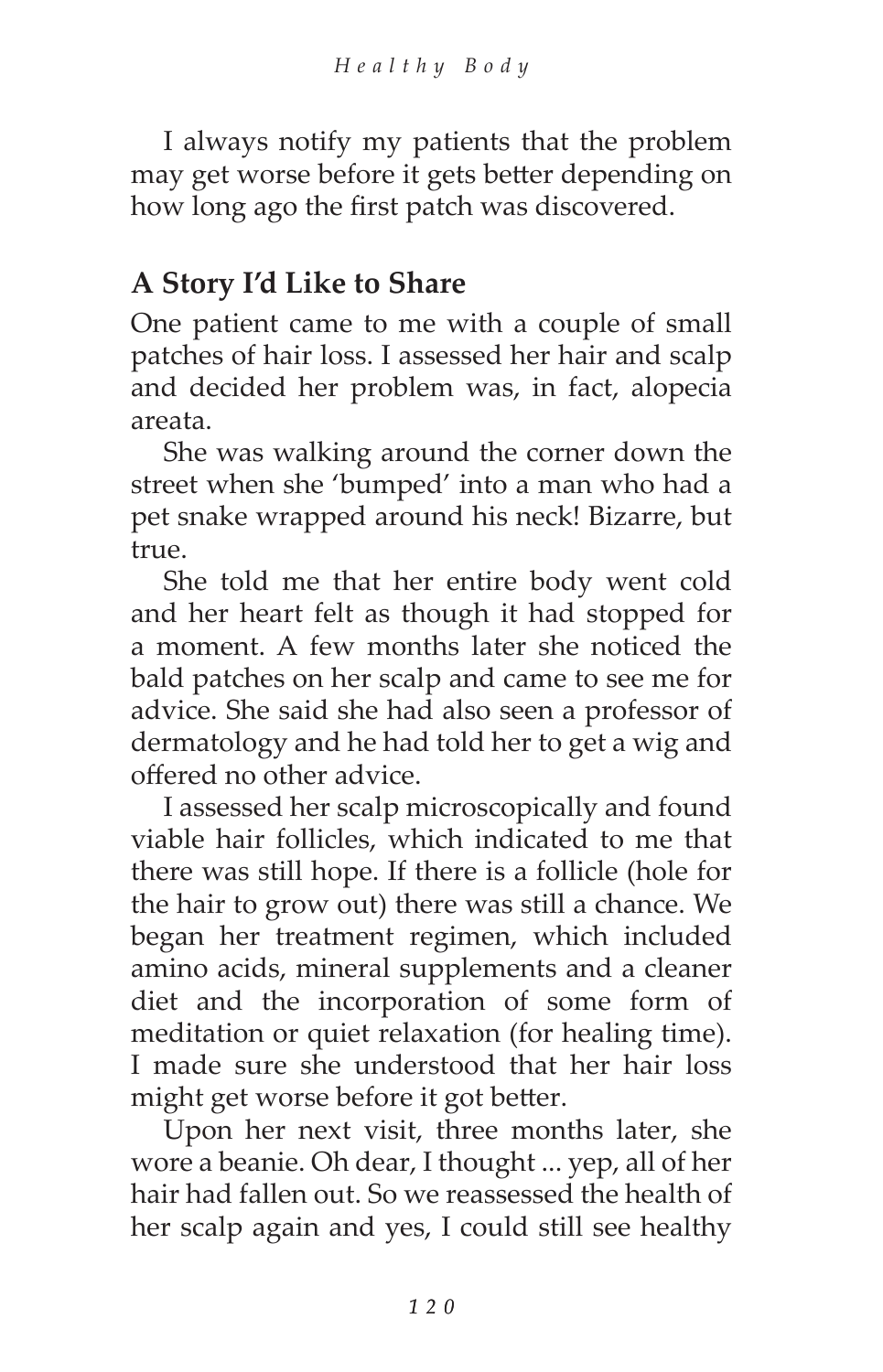hair follicles all over her head. We continued with the treatment plan as expected.

Three months later she came back to me still wearing her beanie. I felt sad for her until ... tadaaa … she whipped off the beanie and there was a healthy cover of hair! YAY! She has never looked back.

That is one of the happy ending stories. We found what the 'trigger' for her shock/trauma was and her body simply needed to recover and heal itself over time. There was every chance that her body could have recovered without the amino acids and mineral supplements, but I believe every little thing you can do to aid the recovery the better. This was an especially pleasurable success because she had been told by a professor of dermatology to 'never expect a healthy head of hair again and to invest in a wig.'

Not everyone has a story with a happy ending. I have another patient who has lost her hair and now wears a wig. She has lost eyebrows, lashes and all of her body hair. Mindset has a lot to do with it as does dealing with the 'trigger'. This particular patient's trigger was an emotional situation, which she found was very difficult to change. Once alopecia areata encompasses the whole body it is most likely going to become permanent and is therefore renamed alopecia universalis. This is most certainly not a regular occurrence.

That said, a very high percentage of my alopecia areata patients have had 100% hair growth return.

Now they must simply be aware that this is how their body deals with trauma and stress and keep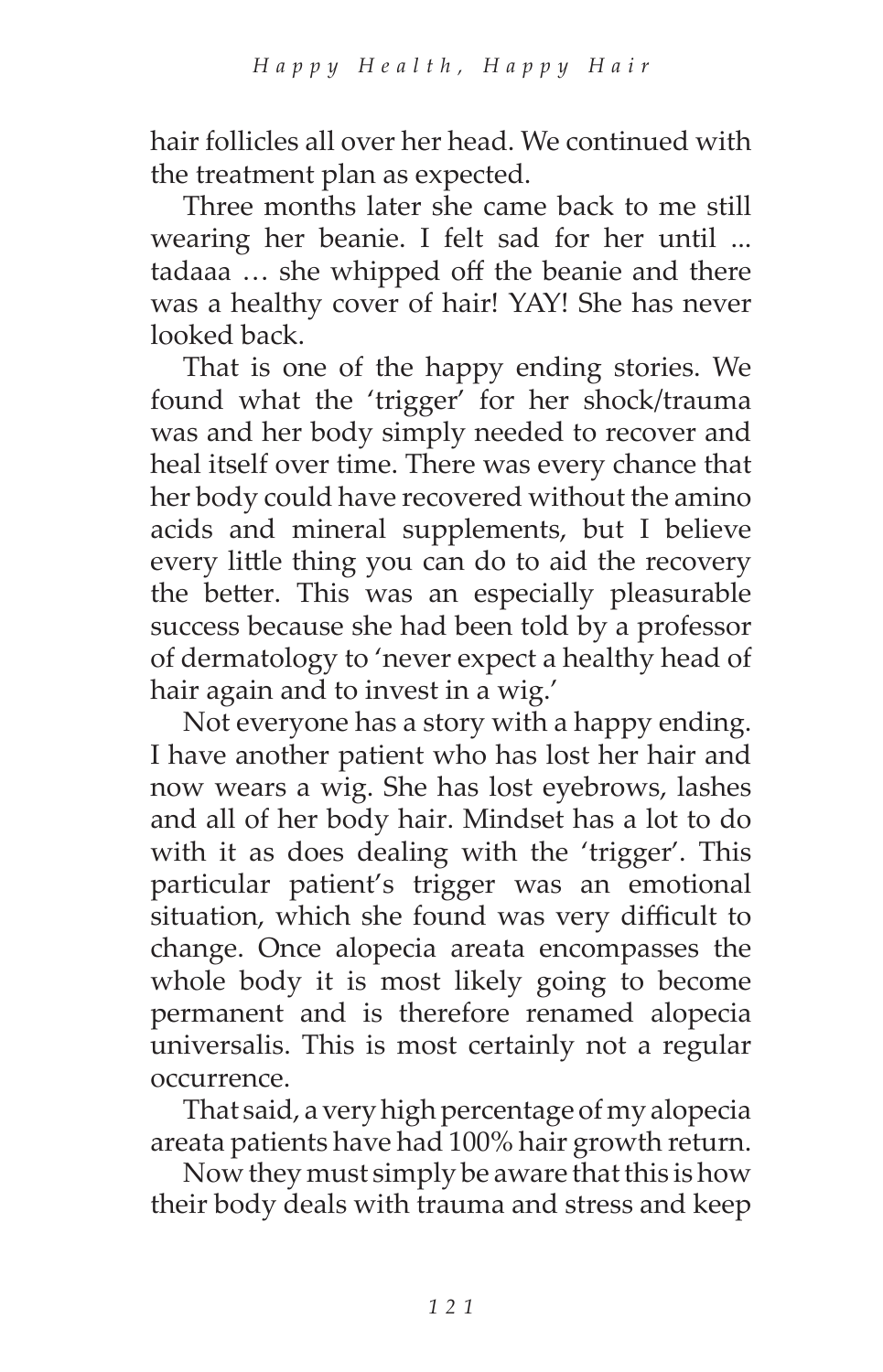a close eye on their stress management through healthy eating, meditation or deep relaxation and finding 10 minutes in each day to be still.

#### **Treatments**

Alopecia areata is generally a self-correcting disorder. What I mean by this is that usually over time, the hair loss recovers without much change. As we have spoken about also, is the 'What if it gets worse?' scenario. If the 'trigger' is not found, and the body is constantly being stressed, the symptoms – e.g. hair loss – will more than likely continue.

Depending on the condition, the inclusion of amino acids, multi-vitamins, minerals and a cleaner diet is all that a patient requires. Sometimes a psychologist may be suggested if the trauma is emotional. I always recommend some form of meditation or quiet relaxation. A lot of people find drawing or colouring beneficial.

There will be little to no change if the 'stress' is not changed.

As I stated with psoriasis, this information is a guide and from my experience. You must seek medical advice if you are suffering any of these symptoms.

#### **Here are My Three Most Frequently Asked Questions ...**

#### *1. Will my hair ever grow back in those patches?*

Alopecia areata is in most cases a 'self-correcting' disorder. What I mean by this is that once the body has suffered the initial shock or trauma, it generally begins to restore and repair the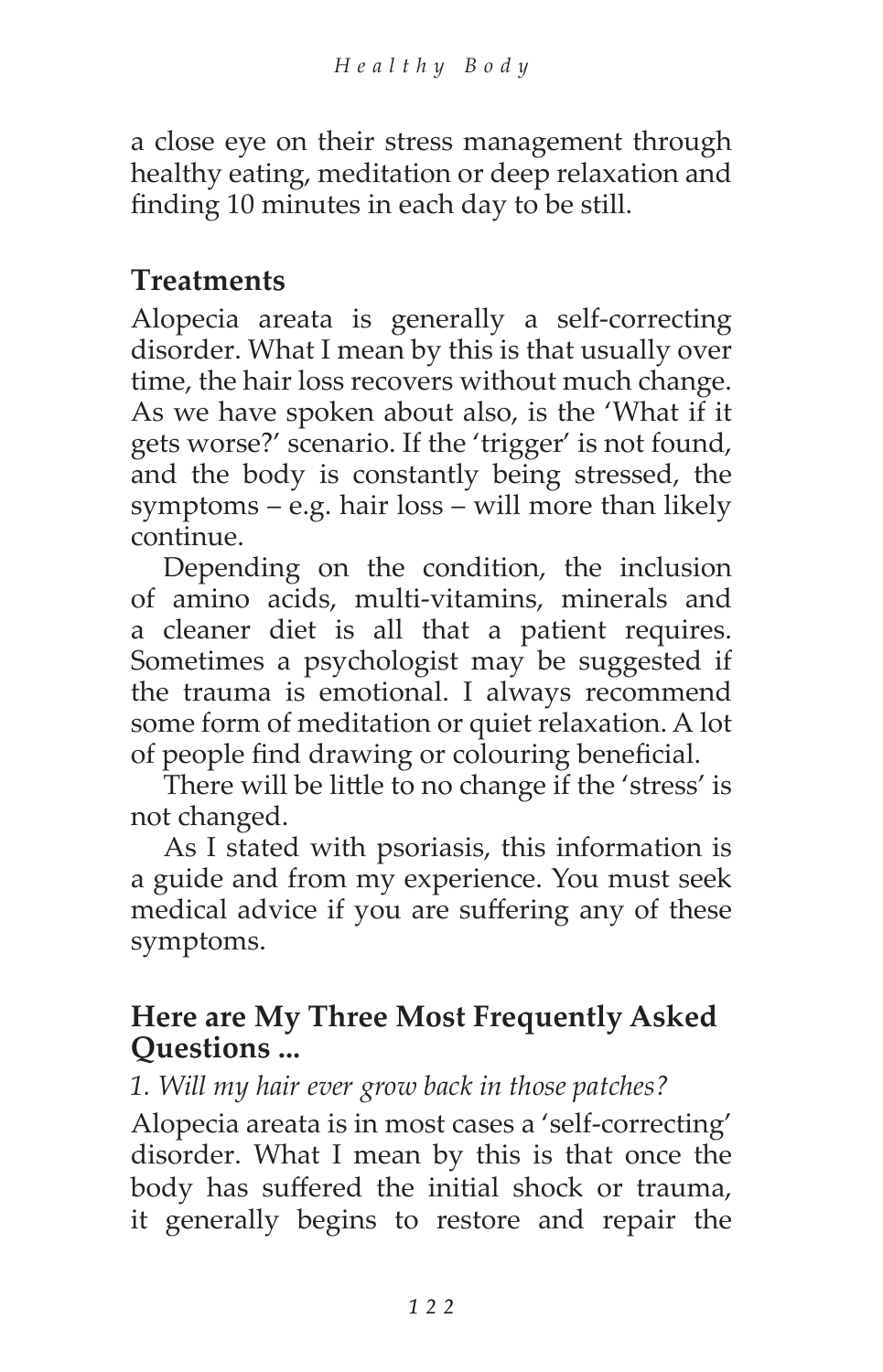damaged area. If, however, the issue has not been resolved, or the body is not given enough opportunity to restore and repair, the disorder will most likely continue. Quite often when I see a patient, depending on their history, I make sure they are aware that the hair loss may often get worse before it gets better.

Once the trigger for your alopecia areata has been discovered and a treatment plan has been formulated, the recovery is generally very positive. I have only one patient who has suffered alopecia universalis (complete and permanent hair loss) and I believe the contributing factor to this outcome was the fact that they did not change the main stressor. Therefore, the body was never given the opportunity to begin the recovery process and the ongoing release of noradrenaline had a very detrimental effect in that patient's life.

#### *2. Will alopecia areata or psoriasis come back?*

The short answer to that question is yes.

When an autoimmune disorder such as AA or Psoriasis becomes physically active, it means that your body has been stressed or trying to get your attention for quite a while. These disorders, once they have become productive, will always have the potential to return whenever your immune system is run down and working hard.

However, the changes and improvements you make in your lifestyle and your ability to manage your external and internal stress levels, will definitely have an effect on the reoccurrence of either of these disorders.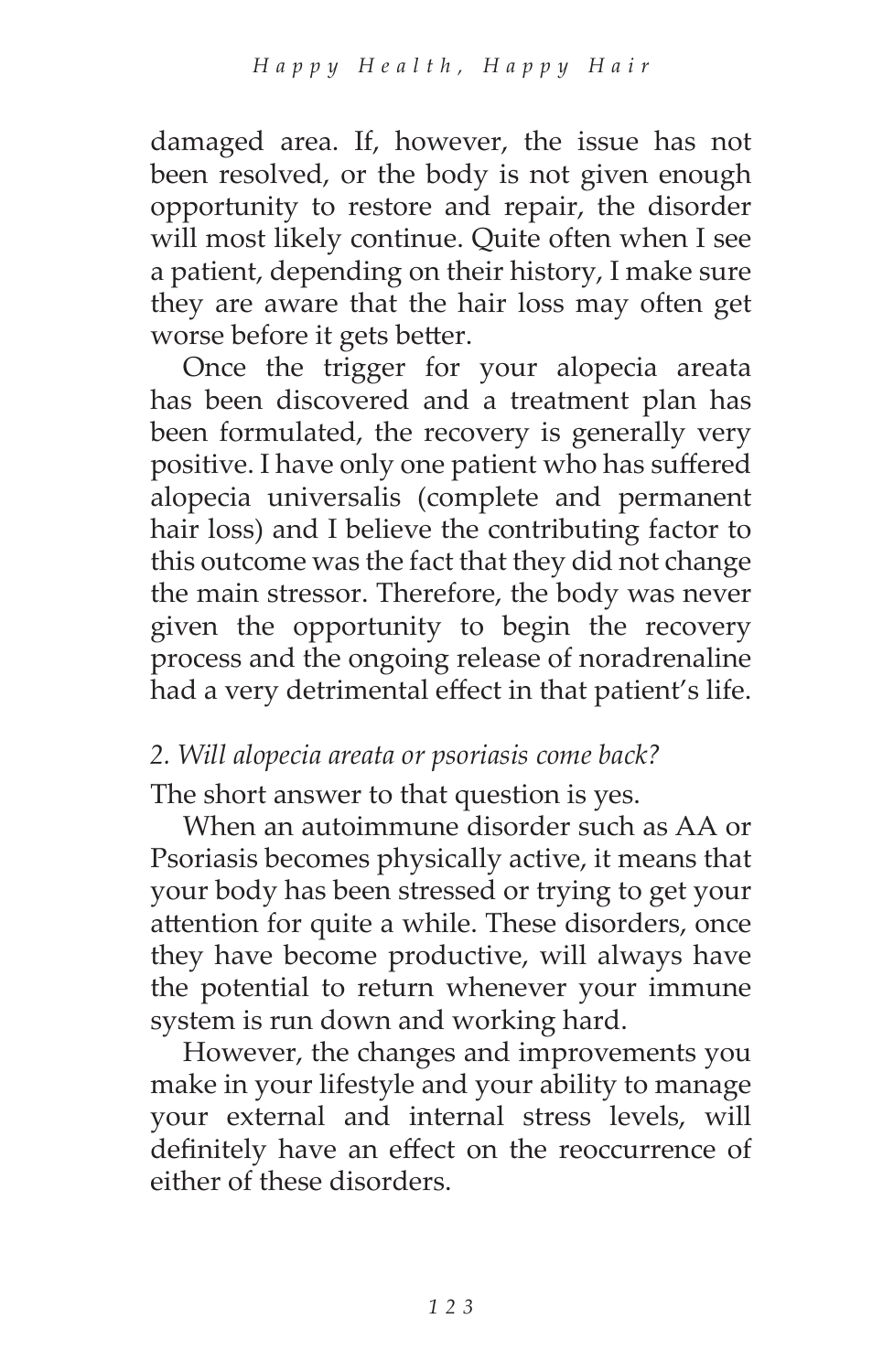#### *3. Will psoriasis ever go away for good?*

Like AA, once your body has suffered a 'trigger' you will always have the potential of a reoccurrence. Psoriasis is not curable. However, with the incorporation of proper diet, suitable home health care products such as vegan-friendly shampoos and conditioners, specific vitamin and mineral supplements as well as some form of relaxation for the healing process, psoriasis is very often treatable and with the right treatment program, often becomes a manageable condition.

*Three actions the reader should take as a result of reading this chapter:*

- 1. Be mindful of your stress levels if you know you have a genetic pre-disposition to either alopecia areata or psoriasis.
- 2. Go back to the basics in all aspects of your lifestyle. This includes cutting down on processed foods (eat raw, fresh, unprocessed produce); use vegan-friendly healthcare products, such as shampoo, conditioner and body cleansing products; drink 6–8 glasses of water each day.
- 3. Find at least one activity where you can absolutely stop and feel calm. I suggest meditation or meditative walking, even sitting in a your favourite cosy spot with a good book. You must allow yourself at least 10 minutes per day to stop and breathe.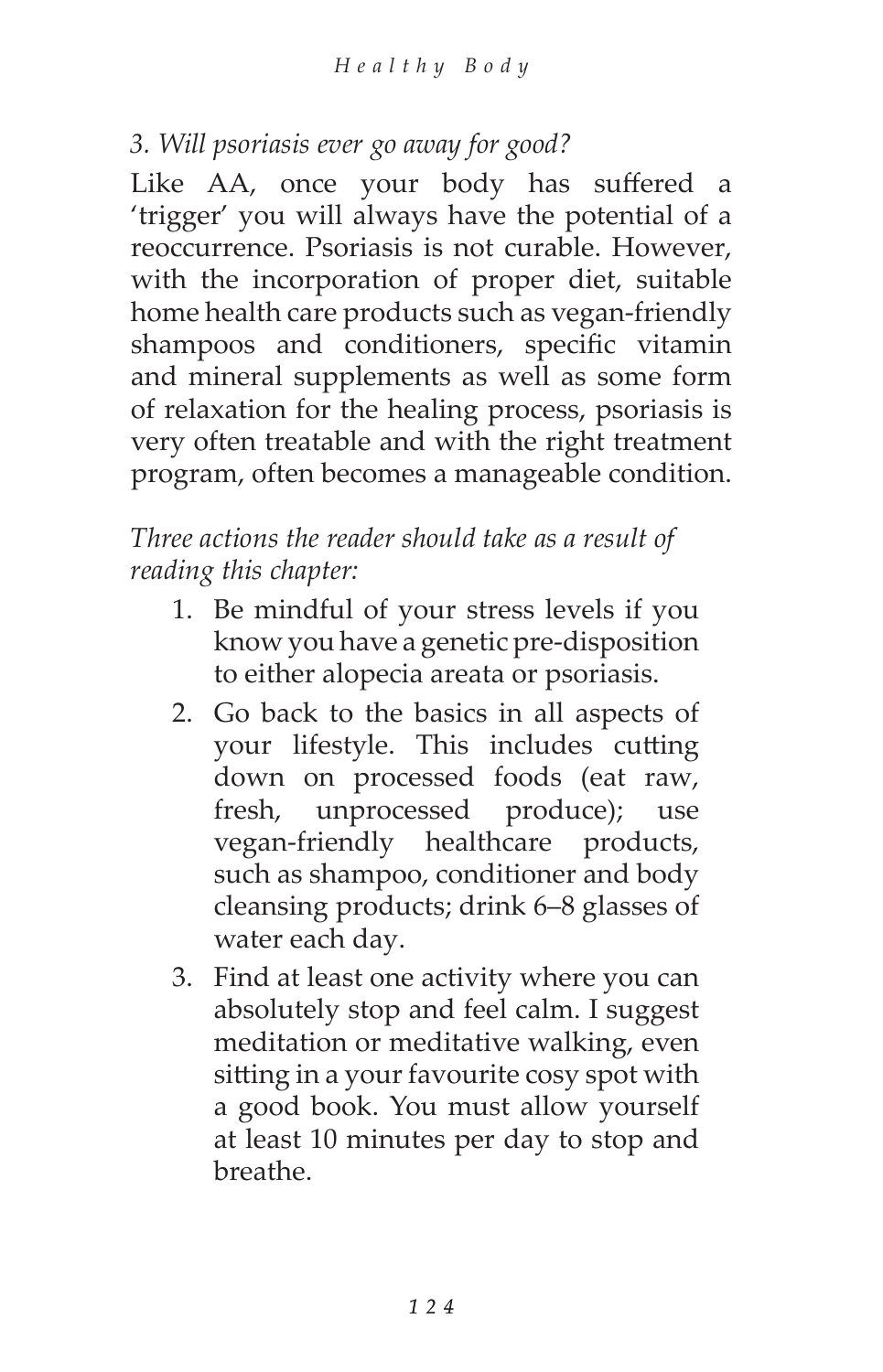These actions can be useful for general health regardless of whether you have these genetic predispositions. Hair, like nails and skin, will reflect how healthy you are on the inside. So if they are looking a bit dry, flaky, and patchy or off-colour, have a think about how well you are looking after yourself.